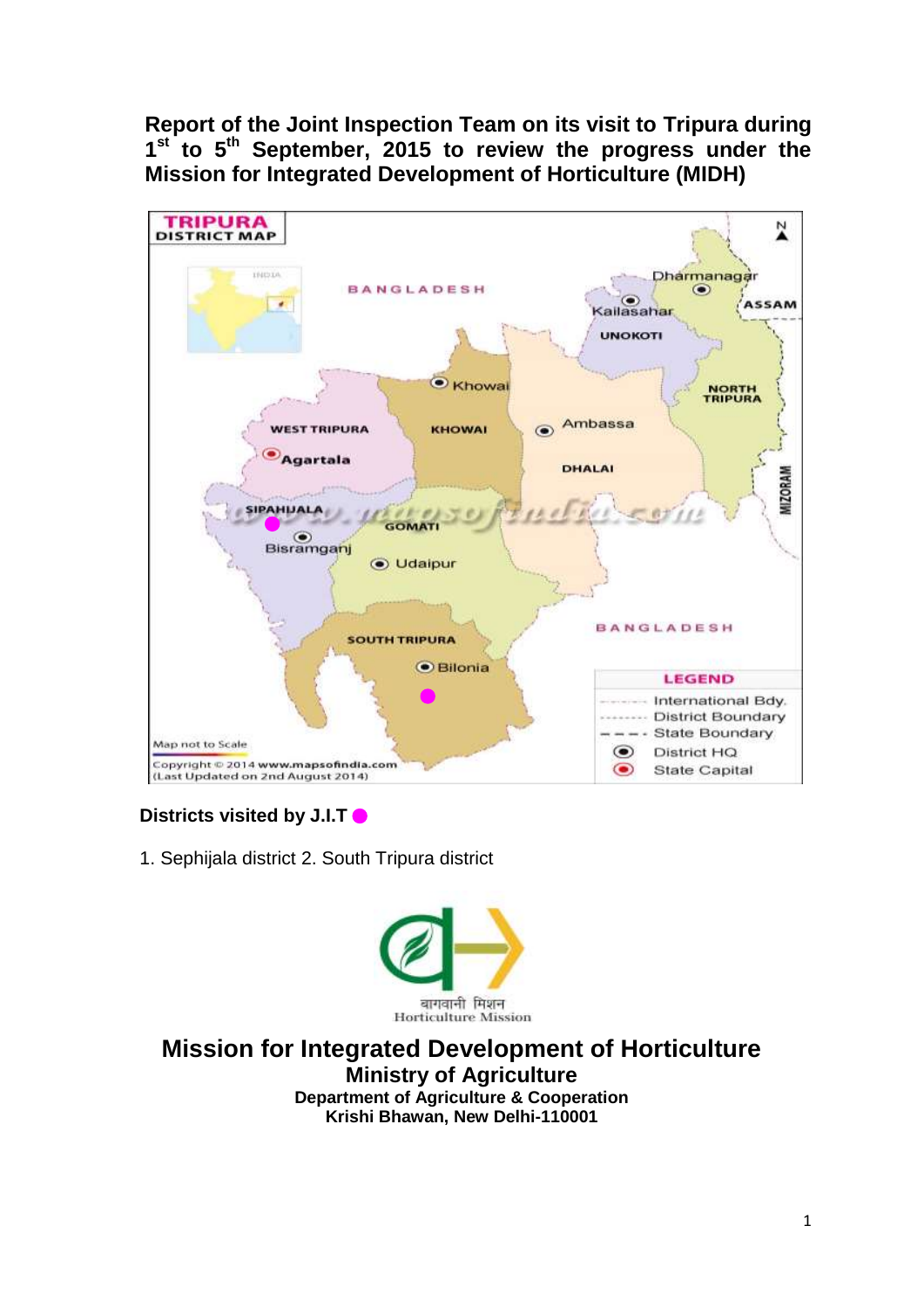## **Table of contents**

| <b>Item</b>                                    | Page No   |
|------------------------------------------------|-----------|
| Actionable Issues and Observations made by JIT | $3 - 5$   |
| <b>INTRODUCTION</b>                            | 6         |
| <b>STATE PROFILE OF TRIPURA</b>                | $6-9$     |
| <b>Status of Horticulture in Tripura</b>       | $10 - 12$ |
| <b>VISIT OF JIT IN TRIPURA</b>                 |           |
| Visit to Sephijala District                    | $13 - 15$ |
| South Tripura district                         | $16 - 17$ |
| Photographs                                    | 19        |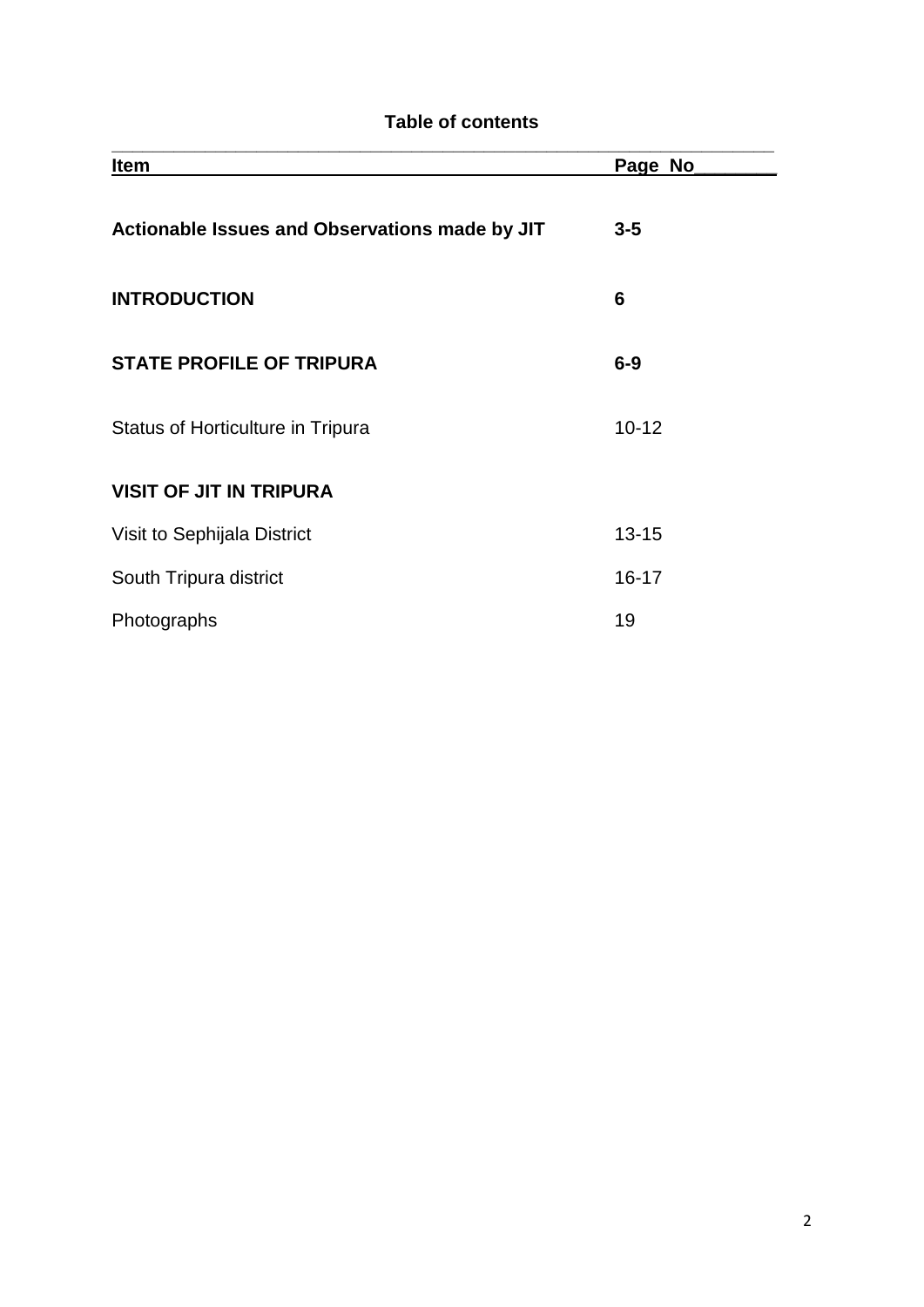## **ACTIONABLE ISSUES**

- 1. The marketing linkages should be strengthened by making the FPOs.
- 2. There is a need to establish processing facilities like extraction of juice & packing centre in the vegetable and fruit clusters especially in pineapple & lemon clusters for value addition.
- 3. Community based area expansion programmes need to be augmented in all districts of the State.
- 4. More area need to be brought under pineapple cultivation as the potential exists in visiting districts, accordingly training to farmers /field staff on cultivation aspects should be imparted along with technical support. The installation of drip / sprinkler needs to be supported with training on water management. Staggering technique needs to be augmented in a big way to increase the production period of pineapple.
- 5. Existing nurseries required accreditation for producing quality planting material especially of citrus and new hybrid varieties of coconut.
- 6. The farmers need to be trained at the grass root level regarding cultural practices like removal of water shoots, training and prunning of established plants and proper care for pest regulation during the initial growth period.
- 7. Guava plantation needs proper control measure before appearance of disease.
- 8. The new private nursery should also be encouraged by giving the assistance and proper guidance to produce more coconut seedlings as the demand is increasing in the State. Garden tool-kit should be provided to the farmers involved in nursery raising and cut-flower production.
- 9. State should arrange to upload the monthly NHM physical and financial progress of the district level on the MIDH web site on regular basis.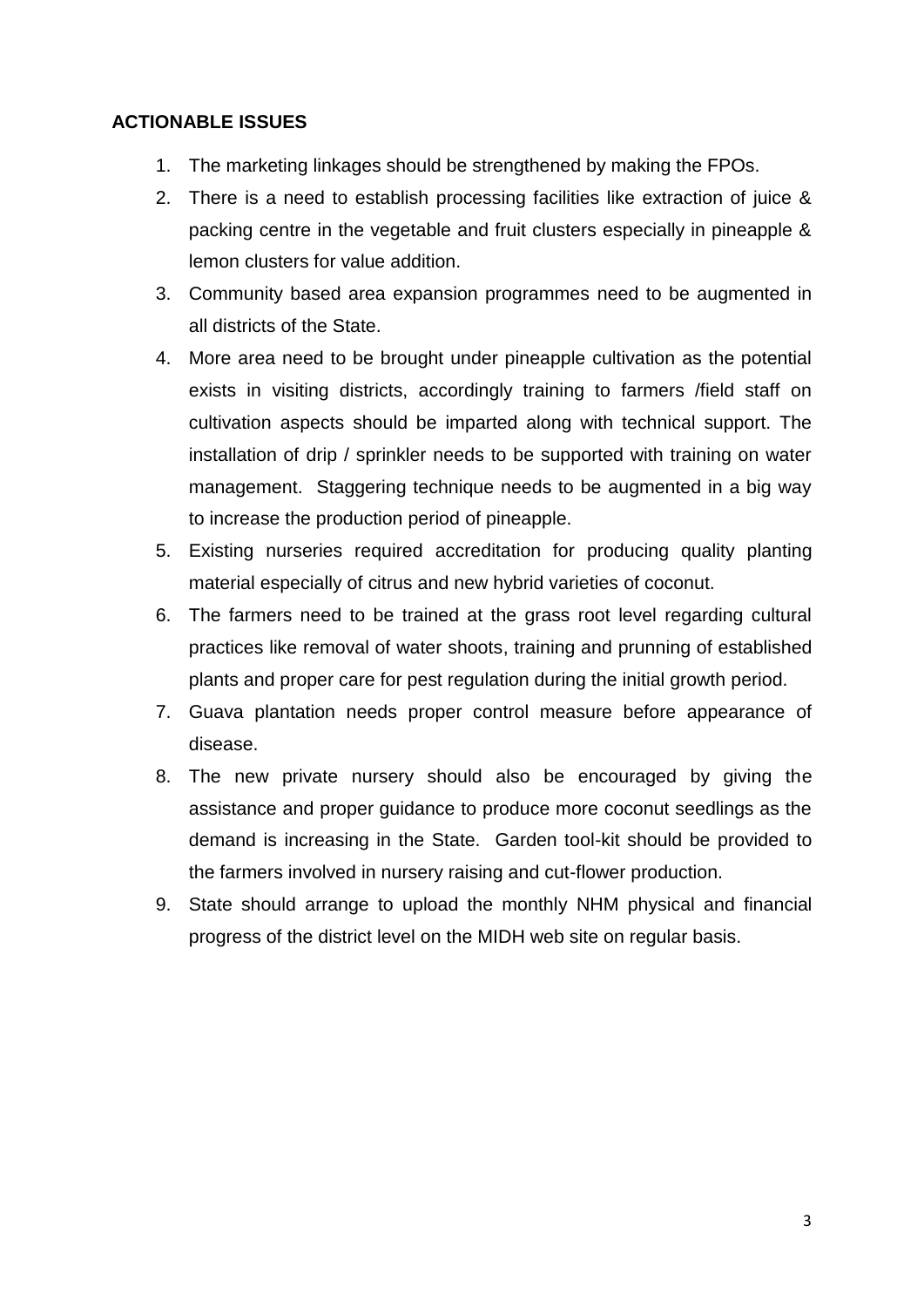## **OBSERVATIONS**

- 1. The farmers are resource poor and do not have funds to pool their share to get benefits of MIDH scheme. As result, per unit of operational cost is more which needs more funds.
- 2. Targets are not achieved under NMMI in the State.
- 3. Performance under Mango Cv. Amrapali is good in the state. The grower should be trained on canopy and Insect-Pest Management (IPM).
- 4. Mosambi cultivation has a good prospects in the State.
- 5. The height of grafted/budded mosambi plants should be proper at the time of distribution to avoid mortality and should be inspected properly for viral/diseases.
- 6. Plantation of off-season watermelon is very good and in lieu, farmers can get high price.
- 7. It was observed that proper training and pruning operation in Fruit crops (sweet orange, guava, mango and lemon) is not being done by the beneficiaries. The proper demonstrations and trainings should be given to beneficiaries so that the productivity of the orchards can be increased through scientific cultivation.
- 8. The farmers are growing the pineapple in the rainfed conditions resulting in low productivity. Drip irrigation should be introduced in the pineapple field. At present, there is no processing and value addition in the pineapple cluster. As a result, the farmers are getting lower price for their produce. Establishment of processing unit in respect of pineapple should be encouraged for value-addition.
- 9. The farmers are growing Gerbera, Anthurium, orchid, gladolus under protected conditions. Each shade net was 100 sqm area and the cut flowers are being sent to Agartala market.
- 10.There is a weak market linkage resulting into lower prices of flowers to the farmers under protected cultivation. There is no collection centre and FPOs in the cluster for flowers.
- 11.Community based area expansion programme of fruits like citrus, mango & guava under Panchayat land (patta) is being practised, efforts made by the horticulture Department in establishing fruit cluster are a welcome sign.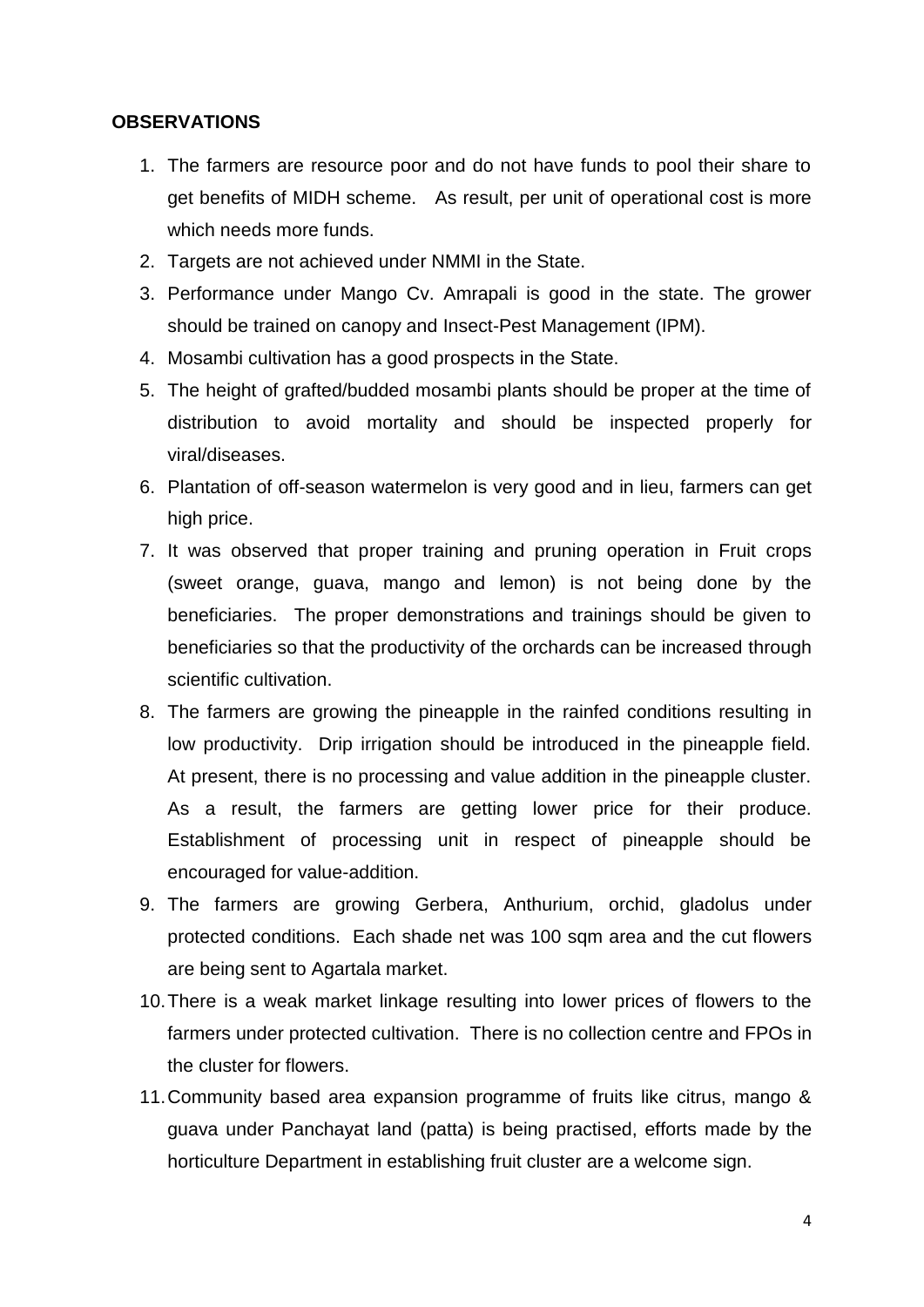- 12.Under paddy land, winter vegetables are grown with the State intervention of funding for mini tube well with submersible pump irrigation in the districts. It is indeed a good work done by SHM.
- 13.Citrus planting material was found badly damaged with bacterial and viral disease beside insect problems.
- 14.Fruit canker and die back of guava is a serious problem as informed by the farmers.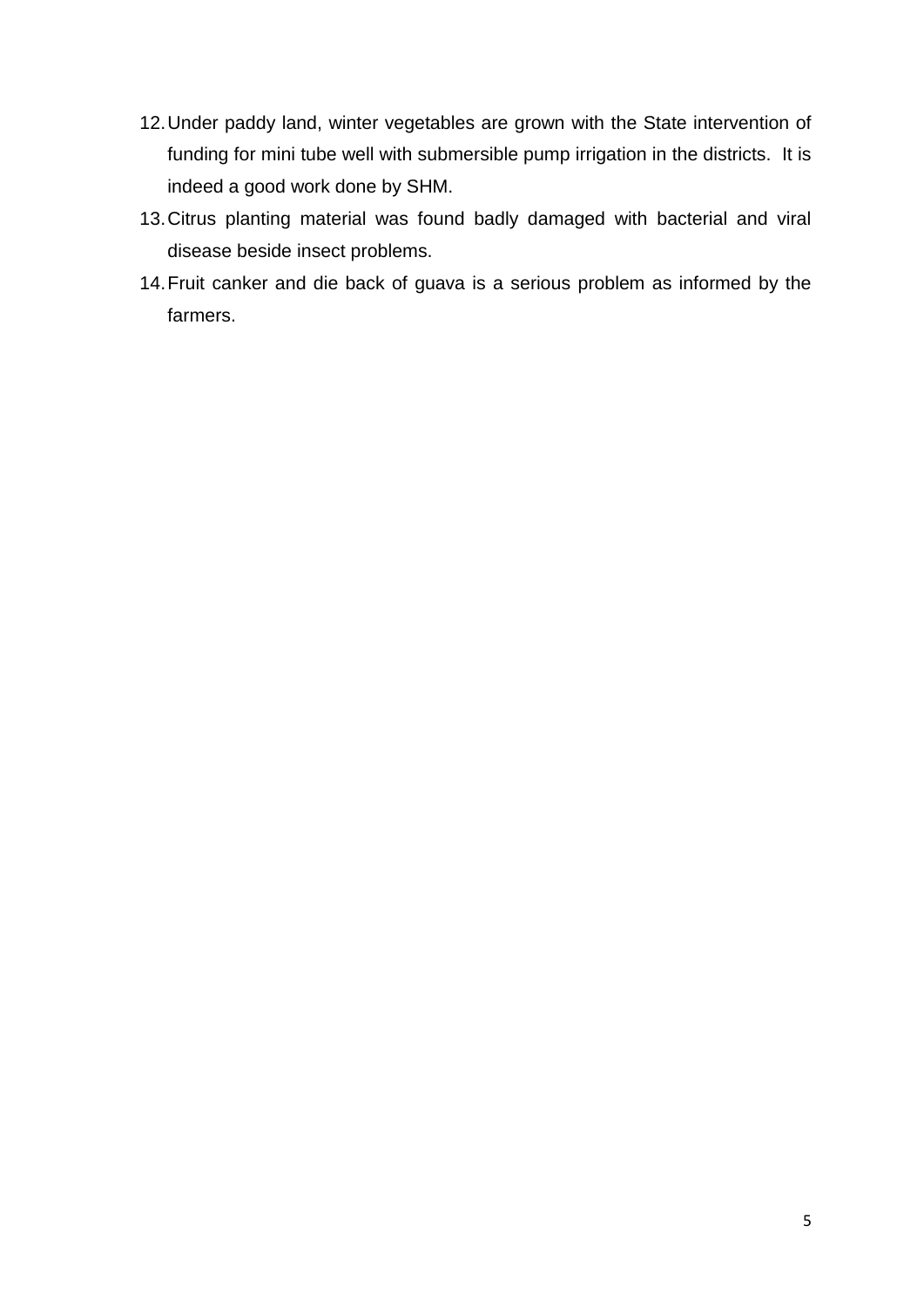## **Report of the Joint Inspection Team on its visit to Tripura during 1 to 5th September, 2015 to review the progress under the Mission for Integrated Development of Horticulture**

The Joint Inspection Team (JIT) comprising of Dr. Om Prakash, Chief Consultant, MIDH, DAC, Govt. of India, New Delhi, Dr. B. Das, Principal Scientist (Hort.), ICAR Research Complex for NEH Regions, Tripura Centre, Lembucherra, Tripura West and Vishnu Pada Chakraborty (AD), Horticulture Department, Govt. of Tripura joined the team and coordinated the entire visit of JIT.

#### **STATE PROFILE**

Tripura is one of the seven states in the north eastern part of India located between 22 degree and 56 minutes and 24 degree and 32 minutes north latitude and between 90 degree and 09 minutes and 92 degree and 20 minutes east latitude. It is bounded on the north, west, south and south-east by Bangladesh whereas in the east it has a common boundary with Assam and Mizoram. There is a common belief that the name of the State has originated from "Tripura Sundari" - the presiding deity of the land which is famous as one of the 51 pethos of Hindu Pilgrims. Apart from this traditional view, it is believed that originally the land was known as "Tuipra" meaning a land adjoining the water. It is fact that in days of yore the boundaries of Tripura were extended up to the Bay of Bengal when its rulers held sway from Garo hills to Arakan. The history of Tripura as an administrative unit dates back to the days of Maharajas when the territory was a native State. It is significant to note that all though Tripura was conquered by force of arms in 1761, no Political agents was appointed in the State till 1871 - a gap of 110 years.

The former princely state of Tripura was ruled by Maharajas of Manikya dynasty. It was an independent administrative unit under the Maharaja even during the British rule in India though this independence was qualified, being subject to the recognition of the British, as the paramount power, of each successive ruler. After independence of India, an agreement of merger of Tripura with the Indian Union was signed by the Regent Maharani on September 9, 1947 and the administration of the state was actually taken over by the Govt. of India on October 15, 1949. Tripura became a Union Territory without legislature with effect from November 1, 1956 and a popular ministry was installed in Tripura on July 1, 1963. On January 21, 1972 Tripura attained statehood.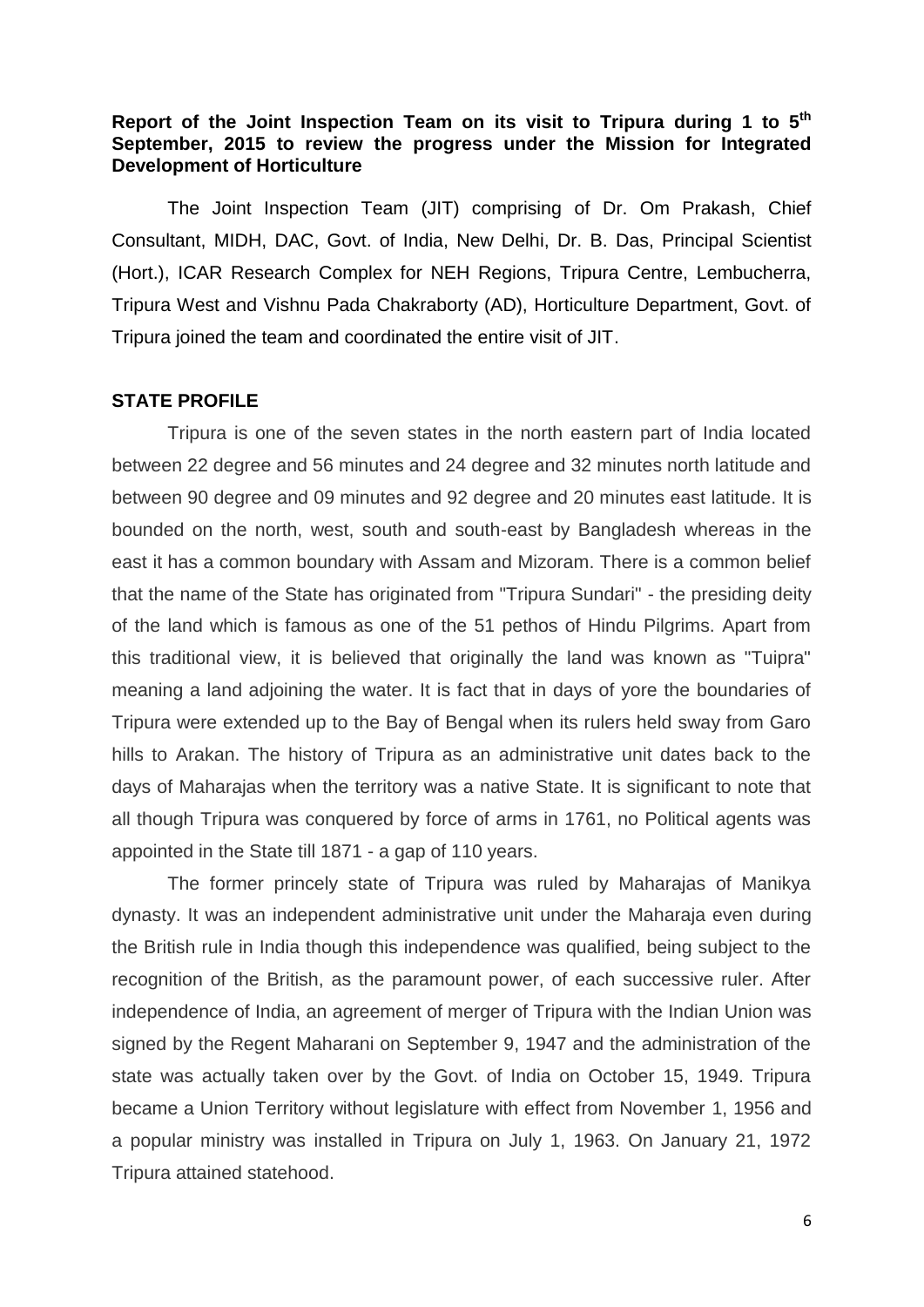| <b>Location</b>       | Remotest in the North East Region, 22°56'; 24°32' North<br>and 91° 09' and 92° 20' East.                                                                                                                                                                                        |  |  |  |  |  |  |  |
|-----------------------|---------------------------------------------------------------------------------------------------------------------------------------------------------------------------------------------------------------------------------------------------------------------------------|--|--|--|--|--|--|--|
|                       | Total area 10.492 Sq. Km., International Border with<br>Bangladesh-856 Km, Border with Mizoram-109 Km and with<br>Assam-53 Km.                                                                                                                                                  |  |  |  |  |  |  |  |
| Land                  | 60% Hilly Terrain, 60% Forest area (39% Reserve Forest)                                                                                                                                                                                                                         |  |  |  |  |  |  |  |
|                       | 24% Net Sown Area                                                                                                                                                                                                                                                               |  |  |  |  |  |  |  |
|                       | Average size of Holding 0.56 Hectare.                                                                                                                                                                                                                                           |  |  |  |  |  |  |  |
|                       | Irrigation 42% of Net Cropped area.                                                                                                                                                                                                                                             |  |  |  |  |  |  |  |
| <b>Climate</b>        | Temperature varies between 10 to 35 Degree Celsius,                                                                                                                                                                                                                             |  |  |  |  |  |  |  |
|                       | Average Annual Rainfall 2,200mm,                                                                                                                                                                                                                                                |  |  |  |  |  |  |  |
|                       | Total Population 31,99,203 as per 2001 Census,                                                                                                                                                                                                                                  |  |  |  |  |  |  |  |
|                       | Rural Population 26,53,453                                                                                                                                                                                                                                                      |  |  |  |  |  |  |  |
|                       | Urban Population 5,45,750.                                                                                                                                                                                                                                                      |  |  |  |  |  |  |  |
|                       | Male<br>16,42,225                                                                                                                                                                                                                                                               |  |  |  |  |  |  |  |
| <b>Population</b>     | Female 15,56,978.                                                                                                                                                                                                                                                               |  |  |  |  |  |  |  |
|                       | Population Density 305 per sq. Km.,                                                                                                                                                                                                                                             |  |  |  |  |  |  |  |
|                       | Schedule Caste-5,55,724 Schedule Tribe-9,93,426                                                                                                                                                                                                                                 |  |  |  |  |  |  |  |
|                       | Sex ratio-948                                                                                                                                                                                                                                                                   |  |  |  |  |  |  |  |
|                       | Overall literacy rate(%)-73.2                                                                                                                                                                                                                                                   |  |  |  |  |  |  |  |
| <b>Major Language</b> | Bengali, Kakborak and English.                                                                                                                                                                                                                                                  |  |  |  |  |  |  |  |
|                       | The economy is primarily agrarian. The primary sector<br>(Agricultural) contributes about 64% of total employment in<br>the state and about 23% of the State Domestic Product<br>(SDP).                                                                                         |  |  |  |  |  |  |  |
| <b>Economy</b>        | A variety of Horticultural/ Plantation Crops are produced in<br>Tripura like Pineapple, Orange, Cashew nut, Jackfruit,<br>Coconut, Tea, Rubber, Forest, Plantations etc. There is<br>ample scope for increasing the area under such plantations<br>as well as the productivity. |  |  |  |  |  |  |  |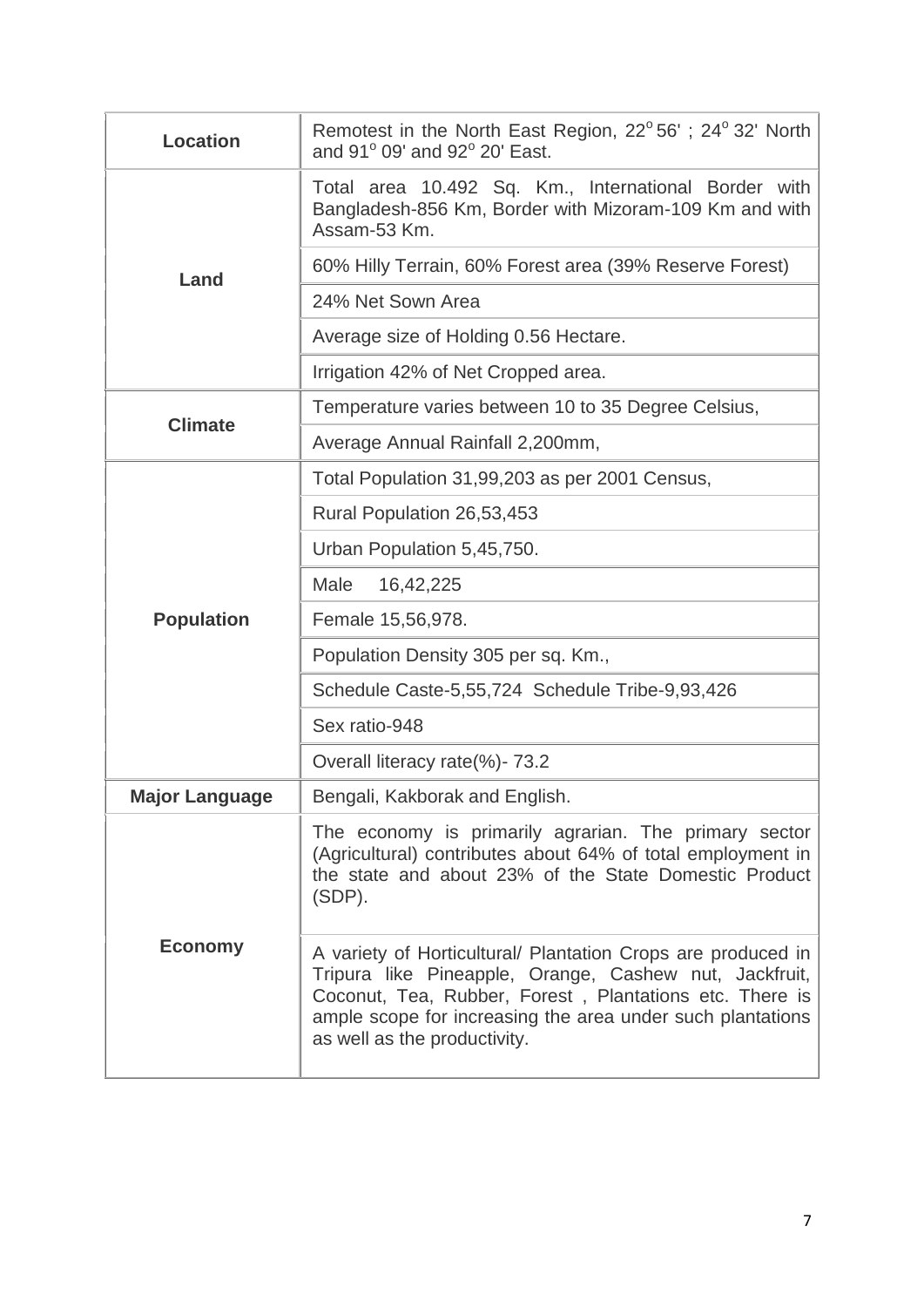# **Agricultural Scenario of Tripura**

|                    | <b>Area</b>                 |                            | $2009 - 10$     |
|--------------------|-----------------------------|----------------------------|-----------------|
| a)                 |                             | Total area of the State    | 10,491.69 SqKms |
| b)                 |                             | Altitude of Agartala       | 12.80 Mts       |
| C)                 | Location                    |                            |                 |
|                    | i)                          | North latitude             | 22°56' & 24°32' |
|                    | $\mathsf{ii}$ )             | East longitude             | 91°09' & 92°20' |
|                    | $\overline{\mathsf{iii}}$ ) | Extreme length             | 183.5 Kms       |
|                    | iv)                         | Extreme width              | 112.7 Kms       |
|                    | V)                          | Border with Bangladesh     | 856 Kms         |
|                    | vi)                         | <b>Border with Mizoram</b> | <b>109 Kms</b>  |
|                    |                             | vii) Border with Assam     | 53 Kms          |
|                    |                             | d) Land Utilisation        |                 |
|                    | $\vert$ )                   | Total geographical area    | 10,43,169 ha.   |
|                    | $\mathsf{ii}$ )             | Net area sown              | 2,55,524 ha.    |
|                    | iii)                        | Forest area                | 6.29,429 ha.    |
|                    | iv)                         | Area sown more than once   | 1,92,968 ha.    |
|                    | V)                          | Gross area sown            | 4,48,492 ha.    |
|                    | vi)                         | Cropping intensity         | 176%            |
| <b>Agriculture</b> |                             |                            |                 |
| a                  |                             | Production of crops        |                 |
|                    | i                           | <b>Rice</b>                | 6,40,034 MT     |
|                    | ii.                         | Wheat                      | 1,323 MT        |
|                    | iij                         | Maize                      | 2.030 MT        |
|                    | iv                          | <b>Pulses</b>              | 4323 MT         |
|                    |                             | <b>Total Foodgrains</b>    | 6,47,710 MT     |
|                    | V                           | Sugar cane                 | 44,913 MT       |
|                    | vi                          | Cotton (Bale =170 kg)      | 1,438 Bales     |
|                    | vii                         | Jute (Bale = $180$ kg)     | 4,139 Bales     |
|                    | viii                        | Mesta (Bale = $180$ kg)    | 6,522 Bales     |
|                    | ix                          | Total oil seeds            | 2,483 MT        |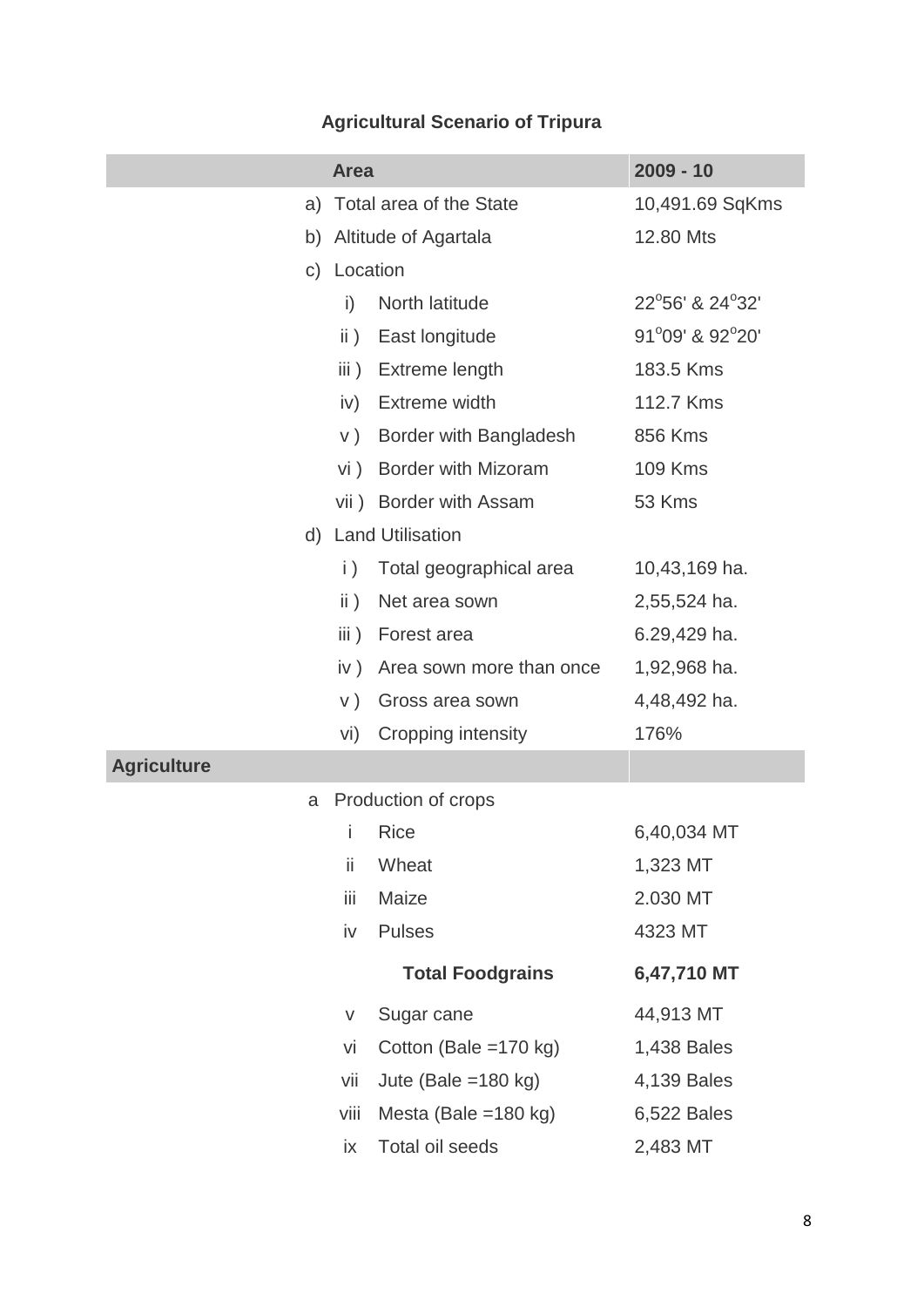|                   | Potato<br>X                         | 94,554 MT        |
|-------------------|-------------------------------------|------------------|
| b                 | Fertilizer consumption              | 35133 MT         |
| $\mathsf C$       | Per hectare use of fertilizer (NPK) | 42 Kg/Ha         |
| d                 | Bio-fertilizer distribution         | 17 MT            |
| e                 | <b>Farmers trained</b>              | 70,000 Nos.      |
| f                 | Regulated agricultural markets      | 21               |
| g                 | Cropping intensity (%)              | 176%             |
| h                 | Jhum productivity                   | 991 Kg/Ha        |
| İ                 | <b>Cold Storage</b>                 | 10 Nos.          |
| j                 | Mango                               | 11,924.35 MT     |
| k                 | Pineapple                           | 1,08,009 MT      |
| L                 | Orange                              | 20,383 MT        |
| m                 | <b>Jackfruit</b>                    | 2,52,384 MT      |
| n                 | Coconut                             | 7,882 MT         |
| O                 | Summer vegetable                    | 1,43,665,66 MT   |
| p                 | Others winter vegetable             | 1,62,602.05 MT   |
| q                 | Kisan Credit Card issued            | 30,469 Nos       |
| r                 | Amount disbursed                    | Rs. 84.96 Crores |
| <b>Climate</b>    |                                     |                  |
| a                 | Normal annual rainfall              | 2,169.40 mm      |
| b                 | Average actual annual rainfall      | 1,961.80 mm      |
| C                 | Normal rainy days                   | 99.2             |
| d                 | Actual rainy days                   | 82.5             |
| <b>Irrigation</b> |                                     |                  |
| a                 | Cultivable area                     | 2,79,050 ha.     |
| b                 | Irrigable area                      | 1,17,000 ha.     |
| C                 | <b>Potential created</b>            | 10,4995 ha.      |
| d                 | Potential utilized                  | 68,085 ha.       |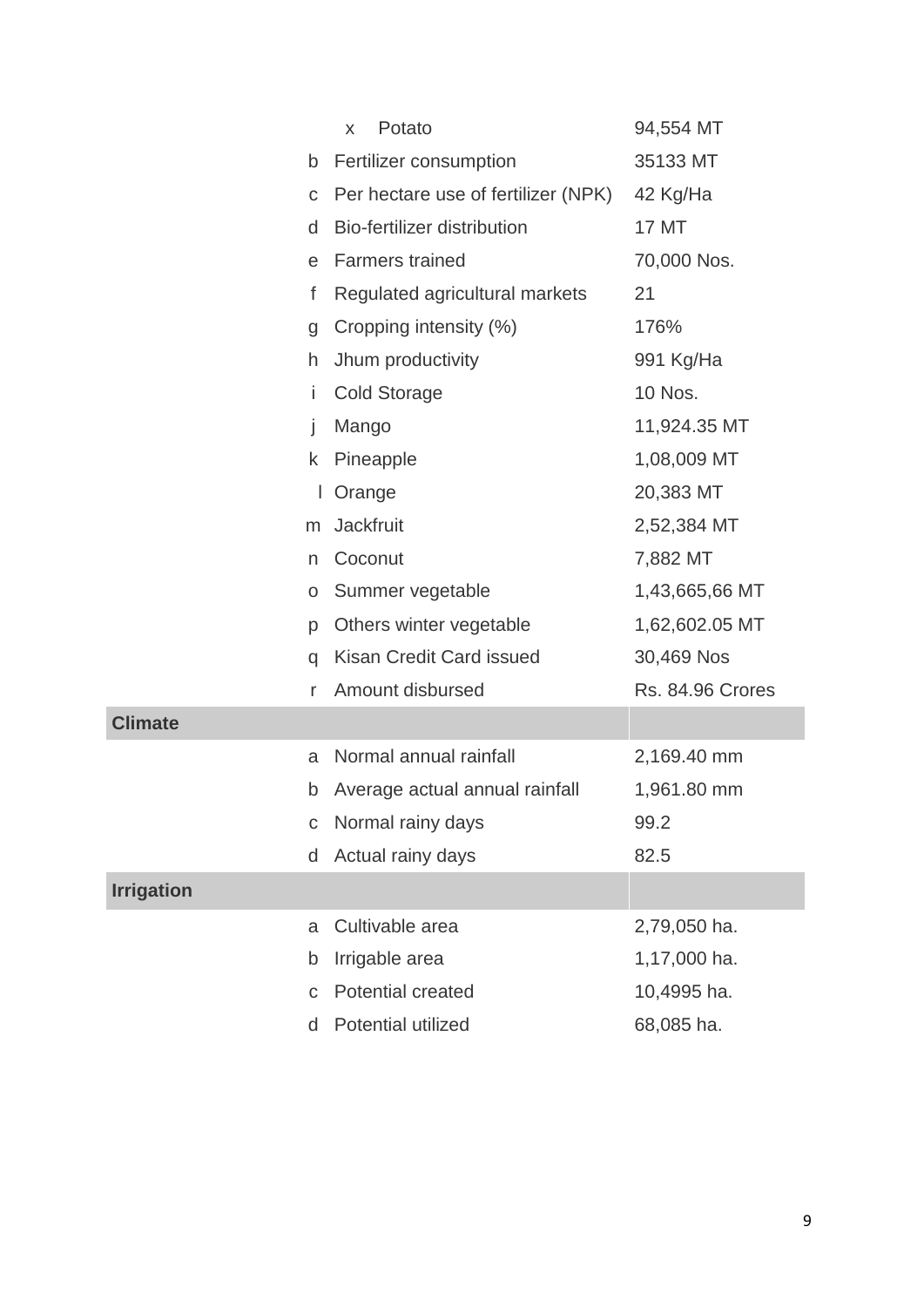## **STATUS OF HORTICULTURE IN TRIPURA**

Tripura produces about 1.50 m MT of horticulture produce from an area of 0.12 m ha. Major horticulture produce comprises fruit (46.4%) and vegetables (50.1%).

## **Mission for Integrated Development of Horticulture (MIDH)**

The Centrally Sponsored Scheme of Horticulture Mission for North East and Himalayan States (HMNEH) is being implemented in Tripura since 2001-02. From April, 2014 onwards, HMNEH has been subsumed under Mission for Integrated Development of Horticulture (MIDH) for holistic growth of the horticulture sector covering fruits, vegetables, root and tuber crops, mushrooms, sp[ices, flowers, aromatic plants and plantation crops.

## **Implementation of Horticulture Mission for North East and Himalyan States (HMENH) in Tripura**

The Centrally Sponsored Scheme of Horticulture Mission for North East and Himalayan States (HMNEH) is being implemented in all the districts of the state thereby covering important horticulture crops.

#### **Progress till 2014-15**

Salient physical progress till 2014-15 is as follows:-

- An additional area of 97803 ha of identified horticulture corps have been covered.
- In all, 197 nurseries have been established for production of quality planting material.
- An area of 8785 ha has been covered under rejuvenation of old and senile orchards.
- Setting up of 4 IPM/INM infrastructure facilities such as Leaf tissue analysis labs, diseases forecasting units.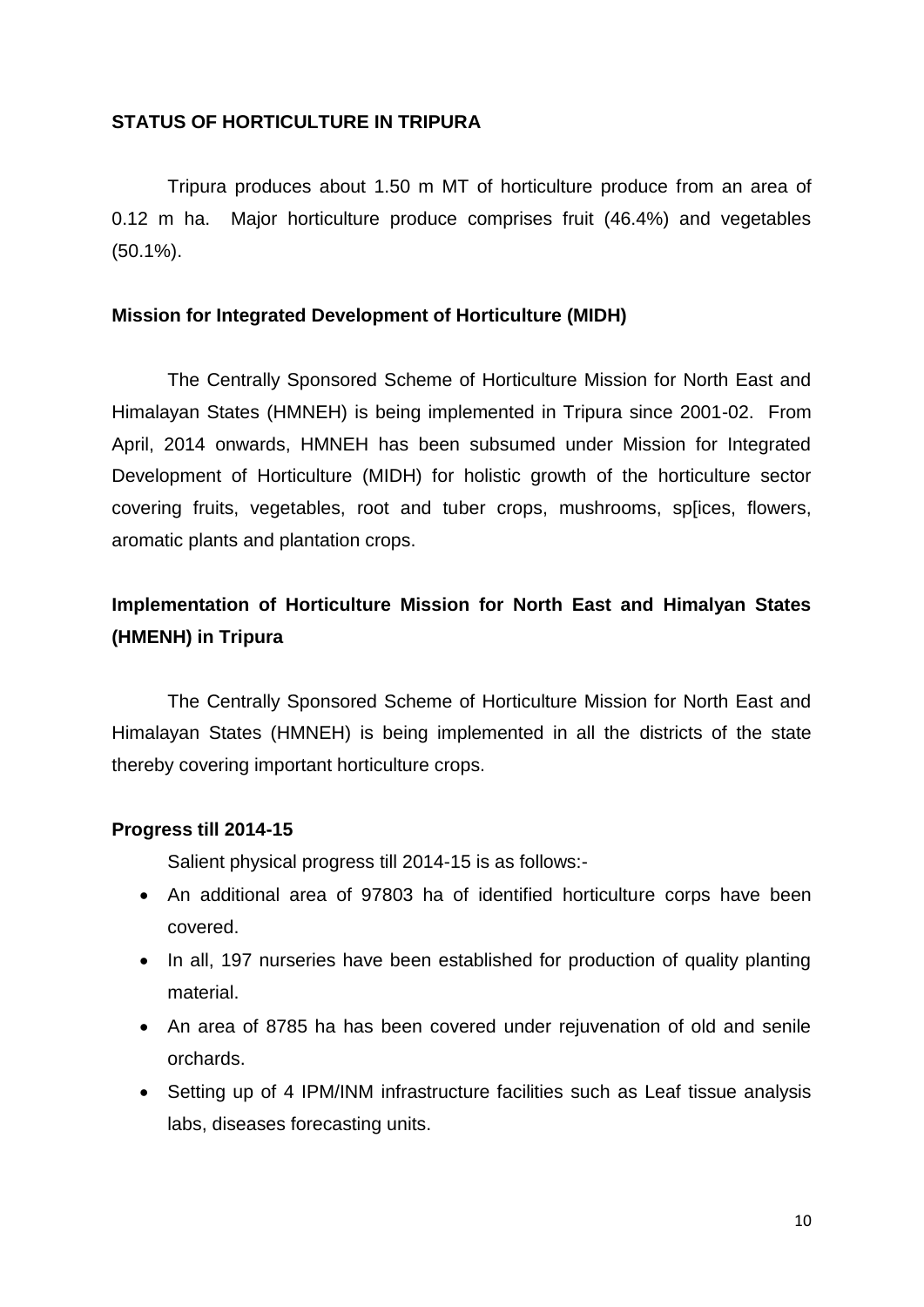- Organic farming has been adopted in an area of 2298 ha for promotion of organic cultivation of horticultural crops. Besides, 6682 vermi compost units have been set up.
- An area of 6.37 ha has been covered under protected cultivation.
- 52277 farmers have been trained under various horticulture activities.
- Work to be initiated for establishment of Centre of Excellence (CoE0.

An amount of Rs. 267.07 crore was released to the State till 2014-15 and the State Government has reported an expenditure of Rs. 256.41 crore.

## **Progress during 2014-15**

- An outlay of Rs. 54.00 crore has been approved for the State to implement HMNEH related activities of NHM during 2014-15. Funds to the tune of Rs. 37.00 crore have been released. Out of which, an expenditure of Rs. 26.44 crore has been reported.
- Outlay of Rs. 6.41 crore earmarked for PHM and Market during 2014-15. In this regard, progress is awaited.

## **Programme during 2015-16**

• An outlay of Rs. 75.00 crore including GOI share of Rs. 37.50 crore (50% of total outlay) has been earmarked for Tripura during 2015-16. Funds to the tune of Rs. 18.75 crore have been released during the current financial year.

|       | <b>of</b><br><b>Name</b><br>fruit crops | <b>MGNREGA</b><br>2015-16 | <b>State</b><br><b>Plan</b><br>$2015 -$<br>16 | <b>HMNEH</b><br><b>Spillover</b> | <b>MIDH</b><br><b>Spillover</b> | <b>MIDH</b><br>$2015 -$<br>16 | <b>RADP</b><br>$2015 -$<br>16 | <b>Total</b><br><b>Targeted</b><br>Area |
|-------|-----------------------------------------|---------------------------|-----------------------------------------------|----------------------------------|---------------------------------|-------------------------------|-------------------------------|-----------------------------------------|
|       | Mango<br>(AP)                           | 295.35                    | 726.51                                        | 35.45                            | 251.80                          | 65.00                         | 64.00                         | 1438.11                                 |
|       | Orange                                  | 471.00                    | 0.00                                          | 50.00                            | 29.28                           | 47.00                         | 10.00                         | 607.28                                  |
|       | Areacanut                               | 457.00                    | 0.00                                          | 3.00                             | 0.00                            | 0.00                          | 15.00                         | 475.00                                  |
| State | Mosambi                                 | 158.00                    | 0.00                                          | 99.50                            | 61.48                           | 35.00                         | 3.00                          | 356.98                                  |
|       | Coconut                                 | 5.00                      | 233.55                                        | 26.83                            | 0.00                            | 0.00                          | 0.00                          | 265.38                                  |
|       | Lime/                                   | 114.90                    | 0.00                                          | 0.00                             | 176.95                          | 137.00                        | 29.00                         | 457.85                                  |
|       | Lemon                                   |                           |                                               |                                  |                                 |                               |                               |                                         |
|       | Cashewnut                               | 20.00                     | 0.00                                          | 0.00                             | 0.00                            | 0.00                          | 0.00                          | 20.00                                   |
|       | Guava                                   | 0.00                      | 0.00                                          | 25.00                            | 10.70                           | 0.00                          | 0.00                          | 35.70                                   |

## **State and Scheme wise Targeted area of Different Fruits Plants During 2015-16**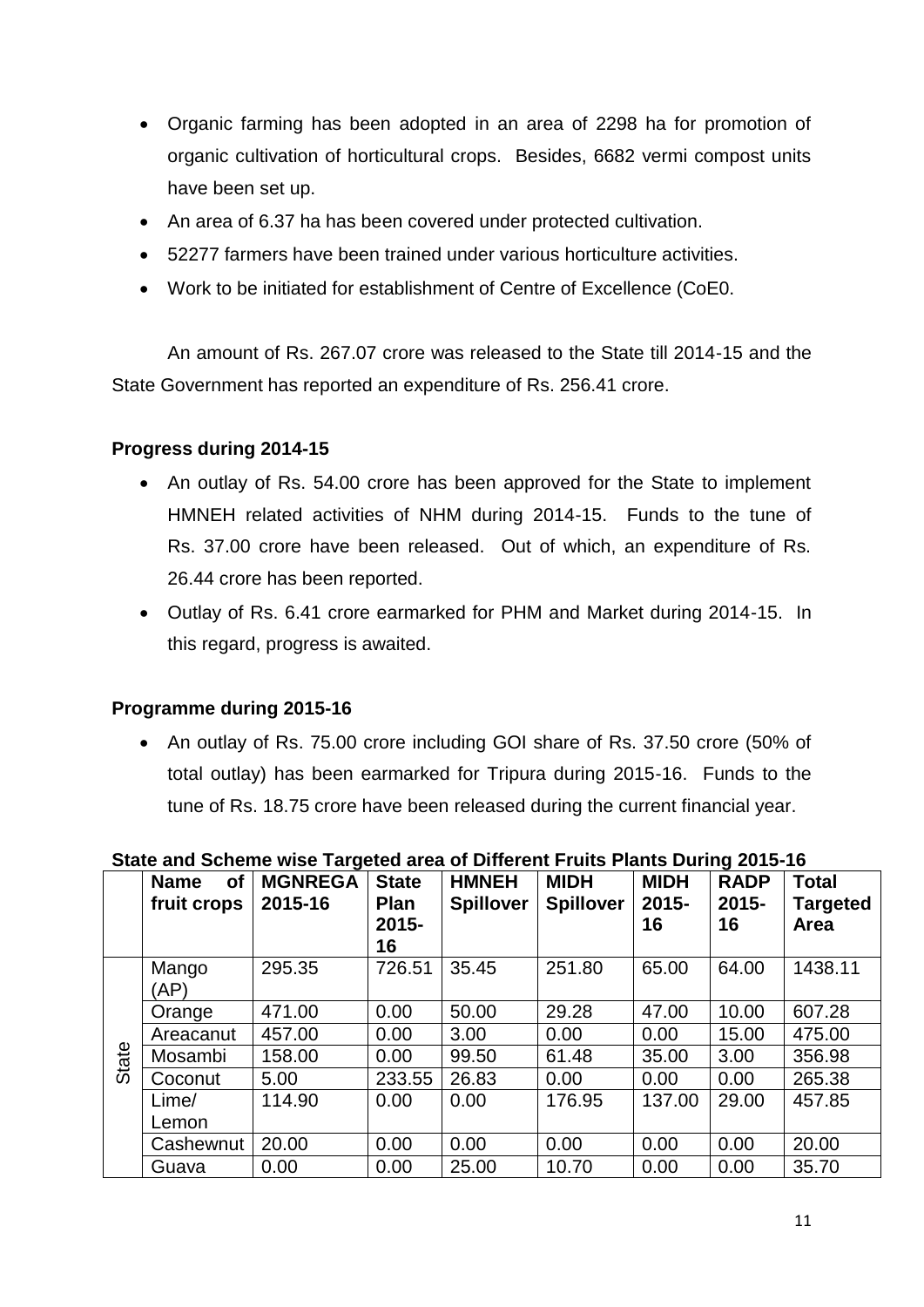| Pineapple<br><b>Banana</b> | 566.00<br>985.50 | 0.00<br>0.00 | 76.62<br>48.50 | 0.00<br>0.00 | 41.00<br>85.00 | 27.00<br>55.00 | 710.62<br>1174.00 |
|----------------------------|------------------|--------------|----------------|--------------|----------------|----------------|-------------------|
| <b>Beetilevine</b>         | 7.20             | 0.00         | 0.00           | 0.00         | 0.00           | 0.00           | 7.20              |
| Litchi                     | 0.00             | 0.00         | 0.00           | 2.00         | 0.00           | 31.00          | 33.00             |
| <b>Jackfruit</b>           | 0.00             | 0.00         | 3.00           | 0.00         | 0.00           | 10.00          | 13.00             |
| <b>Ber</b>                 | 0.00             | 0.00         | 1.00           | 0.00         | 0.00           | 0.00           | 1.00              |
| <b>Block</b><br>Total      | 3079.95          | 960.06       | 379.03         | 688.03       | 524.00         | 248.00         | 5879.07           |

## **State and Scheme wise Targeted area of Different Fruits Plants during 2015-16**

| SI. | <b>Name</b><br><b>of</b> | <b>Requirement</b> | <b>Availability</b> |                |              |  |  |
|-----|--------------------------|--------------------|---------------------|----------------|--------------|--|--|
| No. | fruit crops              | (Nos)              | Govt.               | <b>Private</b> | <b>Total</b> |  |  |
|     |                          |                    | <b>Orchard</b>      | <b>Nursery</b> |              |  |  |
| 1.  | Mango (AP)               | 440718             | 22870               | 1179100        | 1201970      |  |  |
| 2.  | Orange                   | 218712             | 2875                | 237125         | 240000       |  |  |
| 3.  | Areacanut                | 578400             | 78276               | 832500         | 910776       |  |  |
| 4.  | Mosambi                  | 160900             | 3100                | 271500         | 274600       |  |  |
| 5.  | Coconut                  | 45500              | 1870                | 48130          | 50000        |  |  |
| 6.  | Lime/Lemon               | 166555             | 64595               | 695500         | 760095       |  |  |
| 7.  | Cashewnut                | 5560               | 4000                | 2000           | 6000         |  |  |
| 8.  | Guava                    | 6265               | 3482                | 28518          | 32000        |  |  |
| 9.  | Papaya                   | 577117             | 108900              | 0              | 108900       |  |  |
| 10. | <b>Black pepper</b>      | 81400              | 144850              | 80000          | 224850       |  |  |
| 11. | <b>Beetlevine</b>        | 220000             | 0                   | 300000         | 300000       |  |  |
| 12. | Litchi                   | 1440               | 39049               | 20000          | 59049        |  |  |
| 13. | <b>Jackfruit</b>         | 2175               | 3870                | 0              | 3870         |  |  |
| 14. | Ber                      | 278                | 1000                | $\overline{0}$ | 1000         |  |  |
| 15. | Coconut                  | 40000              |                     | 40000          | 40000        |  |  |
|     | seedling                 |                    |                     |                |              |  |  |
|     | <b>Total</b>             | 2505020            | 478737              | 3694373        | 4173110      |  |  |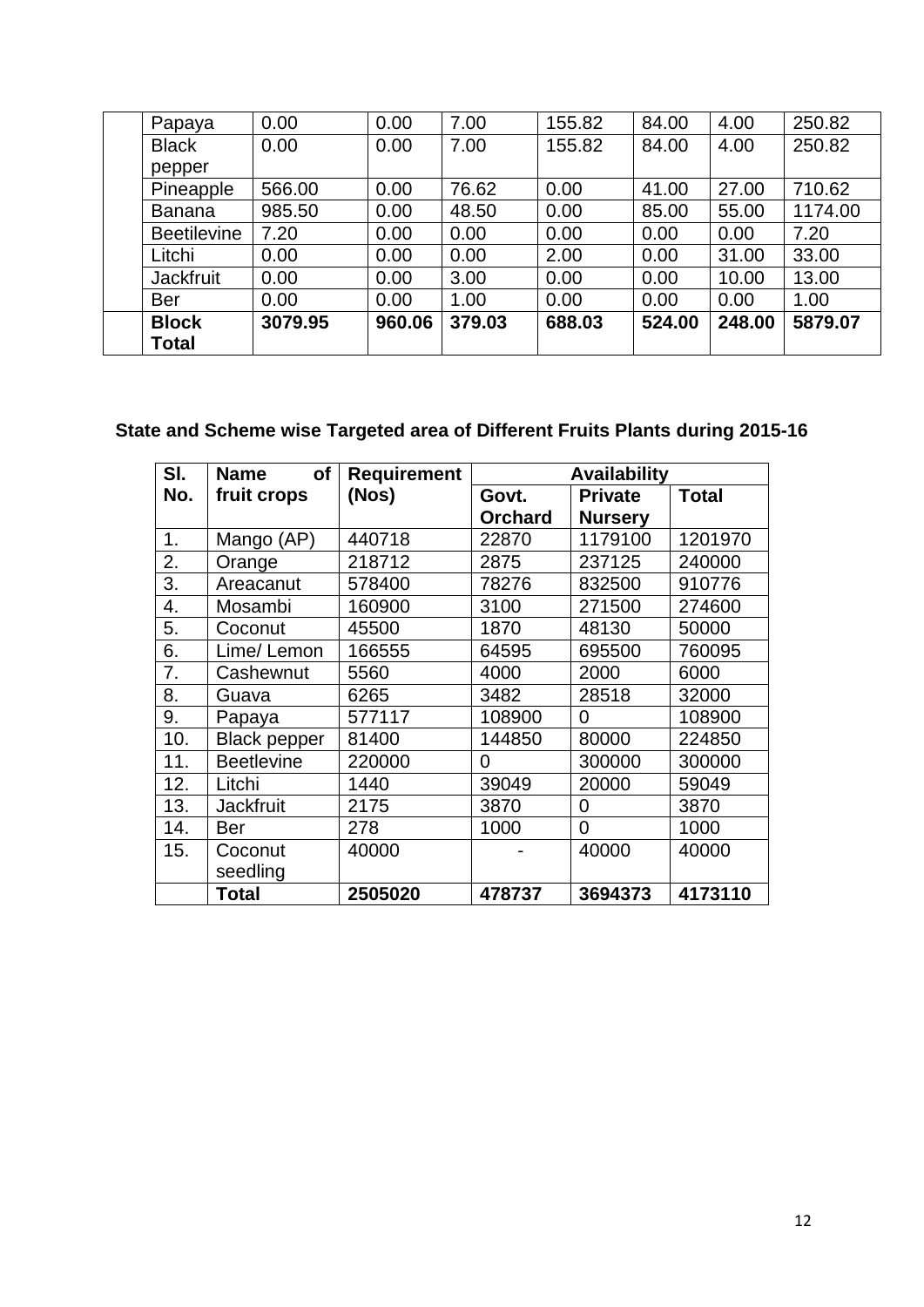## **SEPHIJALA DISTRICT**

- 1. Geographical area:-104358 ha.
- 2. Cultivable land:- 47456 ha.
- 3. Actual cultivable land: 44855 Ha.
- 4. Single crop area: 8182 ha.
- 5. Double crop area: 24802 Ha.
- 6. Triple crop area:- 11871 ha.
- 7. Total area under cultivation:-93399 ha.
- 8. Cropping intensity:- 108%
- 9. Total area under Vegetable: 5748 ha .
- 10.Total area under Fruit: 5109 Ha.
- 11.Total area under Plantation crop:- 1615 Ha.
- 12.Total area under Spices:-658 Ha.

**Vegetables:** Cabbage, cauliflower, tomato, Brinjal, Potato **Fruits:** Mango, Pineapple, Banana, Lemic Lemon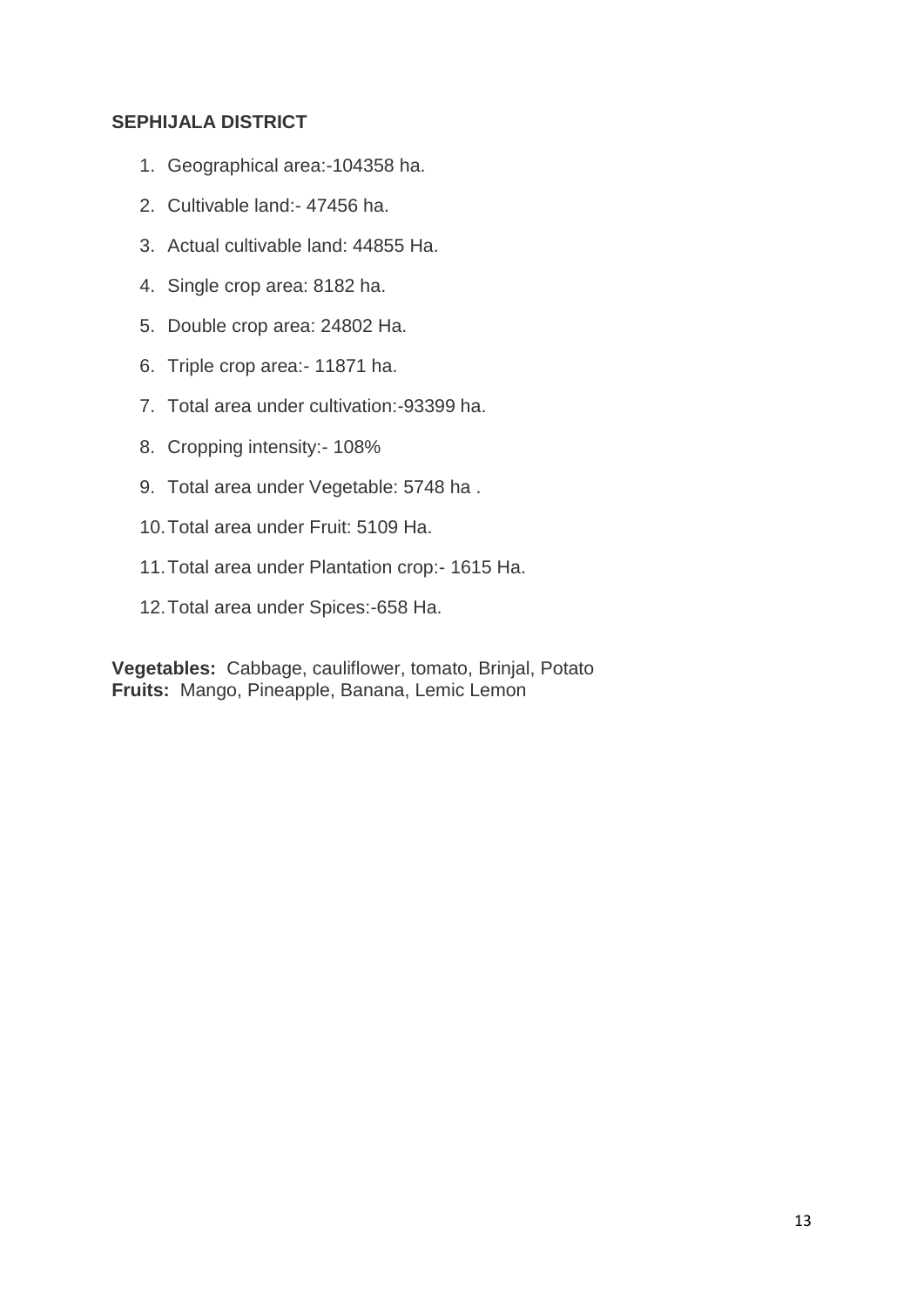|                                  | Sephijala district                                    |                                                          |                                                                            |                                                   |                                                   |                                 |                                                |                                                                                                                                                                                                                                        |
|----------------------------------|-------------------------------------------------------|----------------------------------------------------------|----------------------------------------------------------------------------|---------------------------------------------------|---------------------------------------------------|---------------------------------|------------------------------------------------|----------------------------------------------------------------------------------------------------------------------------------------------------------------------------------------------------------------------------------------|
| $\overline{\mathsf{S}}$ .<br>No. | <b>Name</b><br><b>of</b><br>the<br><b>Beneficiary</b> | <b>Address</b>                                           | Crop<br><b>Component</b>                                                   | Year<br>of<br><b>Plantation /</b><br><b>Start</b> | Area<br>in<br>Ha./ Unit                           | <b>Total</b><br>unit<br>planted | <b>Survival</b><br>on<br>as<br>date<br>/status | <b>Remark</b>                                                                                                                                                                                                                          |
| 1.                               | <b>Vinay Das</b>                                      | <b>Bhati</b><br>Larma,<br>Sephijala                      | Minideep<br>Tube<br>well<br>with submer-<br>Ssible pump<br>200 ft. deep    | 2014-15                                           | 1.5<br>area<br>covered in<br>winter<br>vegetables |                                 |                                                | 90,000<br>subsidy<br>Rs.<br>$\bullet$<br>given to beneficiary.<br>Tube<br>well<br>in<br>used<br>$\bullet$<br>during winter<br>when<br>vegetables are grown.                                                                            |
| 2.                               | Harandra Sarkar                                       | Village,<br>$\alpha$<br>Kashba<br>Panchayat<br>Sephijala | Minideep<br>well<br>Tube<br>with submer-<br>Ssible<br>pump<br>200 ft. deep | 2014-15                                           | 1.5<br>area<br>covered                            |                                 |                                                | 90,000<br>Rs.<br>subsidy<br>$\bullet$<br>given to beneficiary.<br>Tube well in used<br>during winter when<br>vegetables are grown.                                                                                                     |
| 3.                               | Mohm.<br>Haneef<br>Miyan                              | Baidyar<br>Dighi<br>Panch,<br>Sephijala                  | Pine apple $\&$<br>Guava, Sweet<br>300<br>orange<br>(Nos)                  | 2012-13                                           | 1.5<br>3.5                                        | $\blacksquare$                  | $\overline{\phantom{a}}$                       | $\bullet$ Pine<br>(40,000)<br>apple<br>Nos)<br>are grown on<br>Hillock.<br>Guava local variety is<br>$\bullet$<br>grown but infested with<br>canker disease.<br>• Sweet orange is having<br>bacterial<br>canker<br>disease and advised |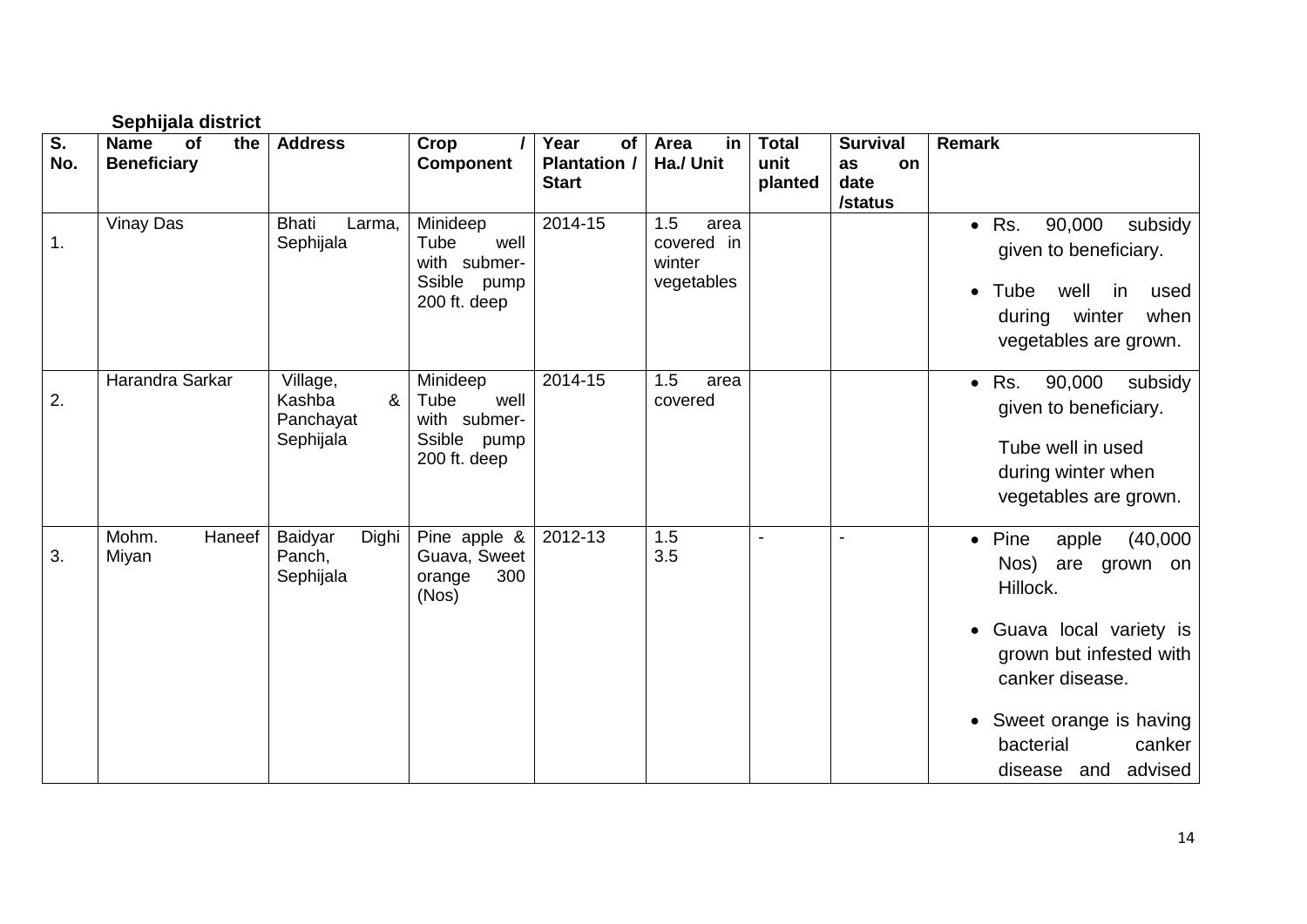|    |                          |                                            |                                                                      |         |                 |                    |                | accordingly.                                                                                                    |
|----|--------------------------|--------------------------------------------|----------------------------------------------------------------------|---------|-----------------|--------------------|----------------|-----------------------------------------------------------------------------------------------------------------|
| 4. | Mohm.<br>Haneef<br>Miyan | Baidyar<br>Dighi<br>Panch,<br>Sephijala    | Vermi<br>compost<br>(7x1.5 m)                                        | 2014-15 | 7x1.5 m         |                    |                | Work completed yet to<br>make vermi compost,<br>advised to take vermi<br>wash.                                  |
| 5. | Littan Debnath           | Raghunathpura,<br>Bidhalgarh,<br>Sepayjala | <b>Net</b><br>house<br>(Orchard<br>cultivation<br>Dendrobium)        | 2013-14 | $\blacksquare$  | 1000<br><b>Nos</b> | $\blacksquare$ | cost of units is<br>Total<br>2.17<br>including<br>lac.<br>material,<br>planting<br>farmer is doing well.        |
| 6. | <b>Bimal Chakraborty</b> | Raghunathpur,<br>Bidhalgarh                | <b>HOUSE</b><br><b>Net</b><br>Sqm)<br>(100)<br>orchid<br>cultivation | 2013-14 | <b>1000 Nos</b> |                    |                | Good cultivation<br>@<br>7 to<br>8 <sup>8</sup><br>Sold<br>per<br>spike.                                        |
| 7. | <b>Bamal Chakraborty</b> | Raghunathpur,<br>Bidhalgarh                | <b>Net</b><br>house,<br>Gerbera                                      | 2015-16 | 650 Nos         | 100<br>sqm.        |                | Total cost of unit is 1.48<br>lac with material and<br>maintenance upto $\frac{1}{2}$<br>year<br>Sold @ Rs. 5-6 |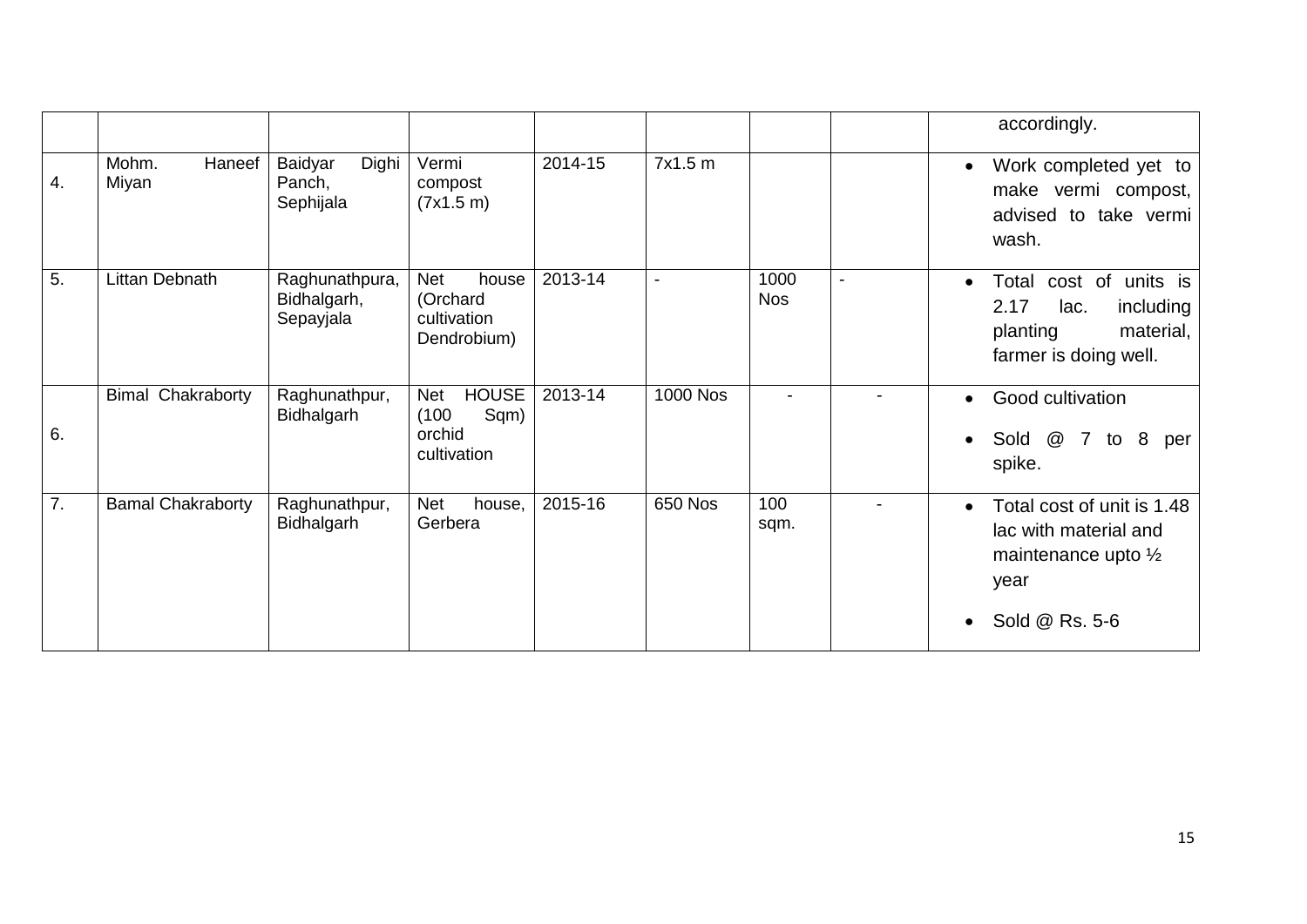|           | <b>South Tripura district</b>                  |                                                                            |                                                                        |                                                   |                         |                                 |                                                |                                                                                                                                               |  |
|-----------|------------------------------------------------|----------------------------------------------------------------------------|------------------------------------------------------------------------|---------------------------------------------------|-------------------------|---------------------------------|------------------------------------------------|-----------------------------------------------------------------------------------------------------------------------------------------------|--|
| S.<br>No. | <b>Name</b><br>the<br>of<br><b>Beneficiary</b> | <b>Address</b>                                                             | Crop<br><b>Component</b>                                               | Year<br>of<br><b>Plantation /</b><br><b>Start</b> | Area<br>in<br>Ha./ Unit | <b>Total</b><br>unit<br>planted | <b>Survival</b><br>as<br>on<br>date<br>/status | <b>Remark</b>                                                                                                                                 |  |
| 1.        | Yusuf miyan                                    | Amjad<br>Nagar<br>Baspadua<br>Panchayats<br>(WT)<br>(Bangladesh<br>Border) | Mango<br>Amrapali with<br>block gram in<br>Rabi                        | 2013-14                                           | 1.0                     | 200                             |                                                | • Anthracnose, red<br>rust<br>leaf midge and thrips<br>Advised to<br>noticed.<br>control the pests.<br>• Orchard<br>was<br>maintained nicely. |  |
| 2.        | <b>Tapas Dabnar</b>                            | Basupadua<br>Panchayat<br>(WT)                                             | Guava (L-49),<br>5x5 M,                                                | $2013 - 14$                                       | 1.0                     | 400                             |                                                | • Owner informed that<br>guava plant die due die<br>back after 5-6 years.                                                                     |  |
| 3.        | <b>Tapos Dabnor</b>                            | Basupadua,<br>Panchayat,<br>Hrishya-<br>Mukha, R. D.<br>block (WT)         | Mixed mango<br>(Amrapali)<br>banana(sabri)<br>pineapple (cv.<br>Queen) | 2014-15                                           | 1.5                     | $\blacksquare$                  |                                                | • Banana having disease<br>like cigatoka, mango<br>affected<br>leaves were<br>with<br>midge<br>and<br>Anthracnose disease                     |  |
| 4.        | <b>Topas Dabnar</b>                            | Basupadua,<br>Panchayat,<br>Hrishya-<br>Mukha, R. D.<br>block (WT)         | &<br>Banana<br>Guava                                                   | 2014-15                                           | 1.0                     |                                 |                                                | Training is required at<br>an initial stage.<br>Bounding is required<br>$\bullet$<br>around banana sucker.                                    |  |
| 5.        | Sahadul Islam                                  | Hrishyamukha<br>R. D. block,<br>Basupadua<br>(WT)                          | Mixed-Guava,<br>Aonla,<br>mango, sweet<br>orange,<br>citrus,           | 1.0                                               |                         |                                 |                                                | Coming up well<br>Advised to plant more<br>than one cultivar of<br>Aonla old Aonla fruiting                                                   |  |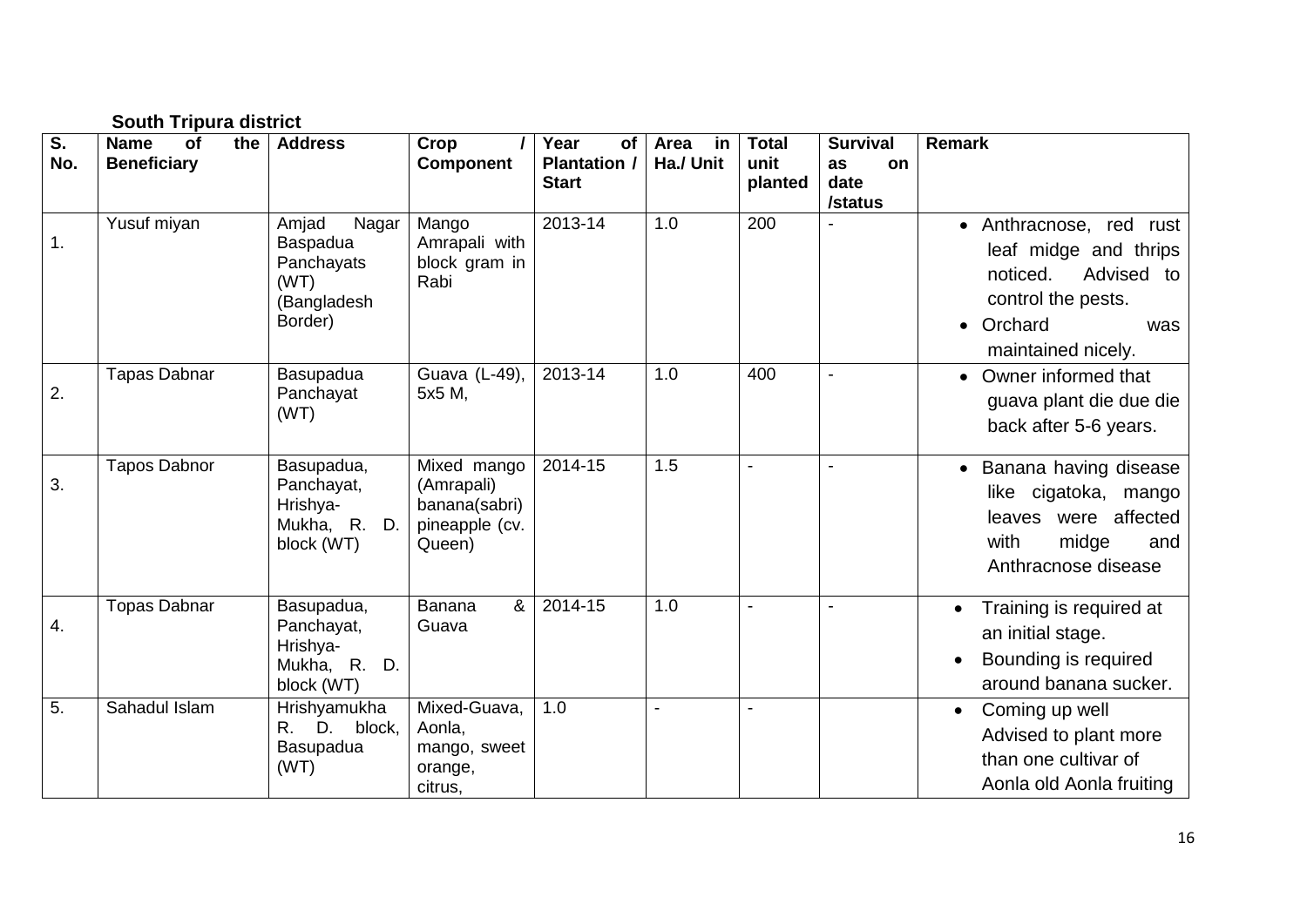|    |                               |                                                   | pomegranate                                             |                                                     |     |                |                          | well.                                                                                                                                                                                                                                                                    |
|----|-------------------------------|---------------------------------------------------|---------------------------------------------------------|-----------------------------------------------------|-----|----------------|--------------------------|--------------------------------------------------------------------------------------------------------------------------------------------------------------------------------------------------------------------------------------------------------------------------|
| 6. | Sahadul Islam                 | Hrishyamukha<br>R. D. block,<br>Basupadua<br>(WT) | sweet orange<br>$(1500$ Nos)                            | 2015-16                                             | 3.0 | (1500)<br>Nos) | $\overline{\phantom{a}}$ | <b>Budded plants were</b><br>$\bullet$<br>very small about (6-7").<br>Bacterial canker and<br>$\bullet$<br>viral diseases are<br>noticed.<br>Graft union planted<br>$\bullet$<br>below the soil.<br>Advised to replace the<br>small plants and viral<br>infected plants. |
| 7. | Manik Debanar                 | Saroshrime<br>G. P. (W.T)                         | Guava,<br>Papaya<br>as<br>inter crop (cv.<br>Honey dew) | $2014 - 15$                                         | 2.0 |                |                          | Training & staking is<br>$\bullet$<br>required.<br>Less water is needed in<br>papaya crop.                                                                                                                                                                               |
| 8. | Balai Das<br>Pulin<br>debanar | G.P<br>Haripur,<br>(W.T)                          | Water melon<br>(off<br>season<br>crop)                  | 2015-16<br>(Sugar<br>&<br>Queen<br><b>NS 34 cv)</b> | 2.0 | $\blacksquare$ |                          | Growing well but there<br>$\bullet$<br>is problem of stem<br>blight in melon during<br>October.                                                                                                                                                                          |
| 9. | <b>Babul Mitra</b>            | Haripur<br>Panchayal<br>(Border Road)             | Water melon<br>under Rubber<br>plantation               | 2015                                                | 0.5 |                |                          | Grown under Rubber<br>$\bullet$<br>plantation.<br>Pan (Betel vine) is also<br>$\bullet$<br>grown under Rubber<br>plantation.                                                                                                                                             |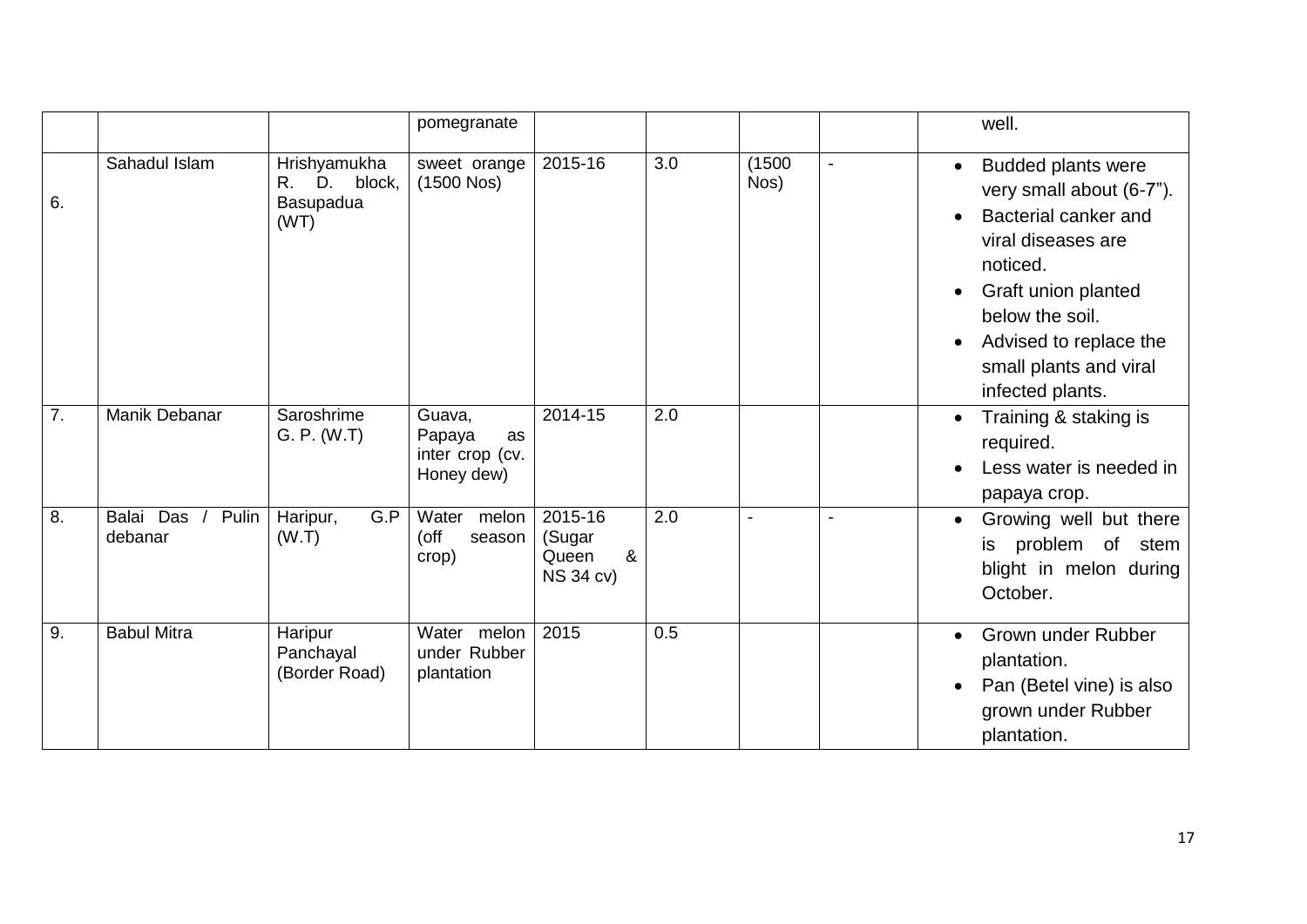# PHOTOGRAPHS